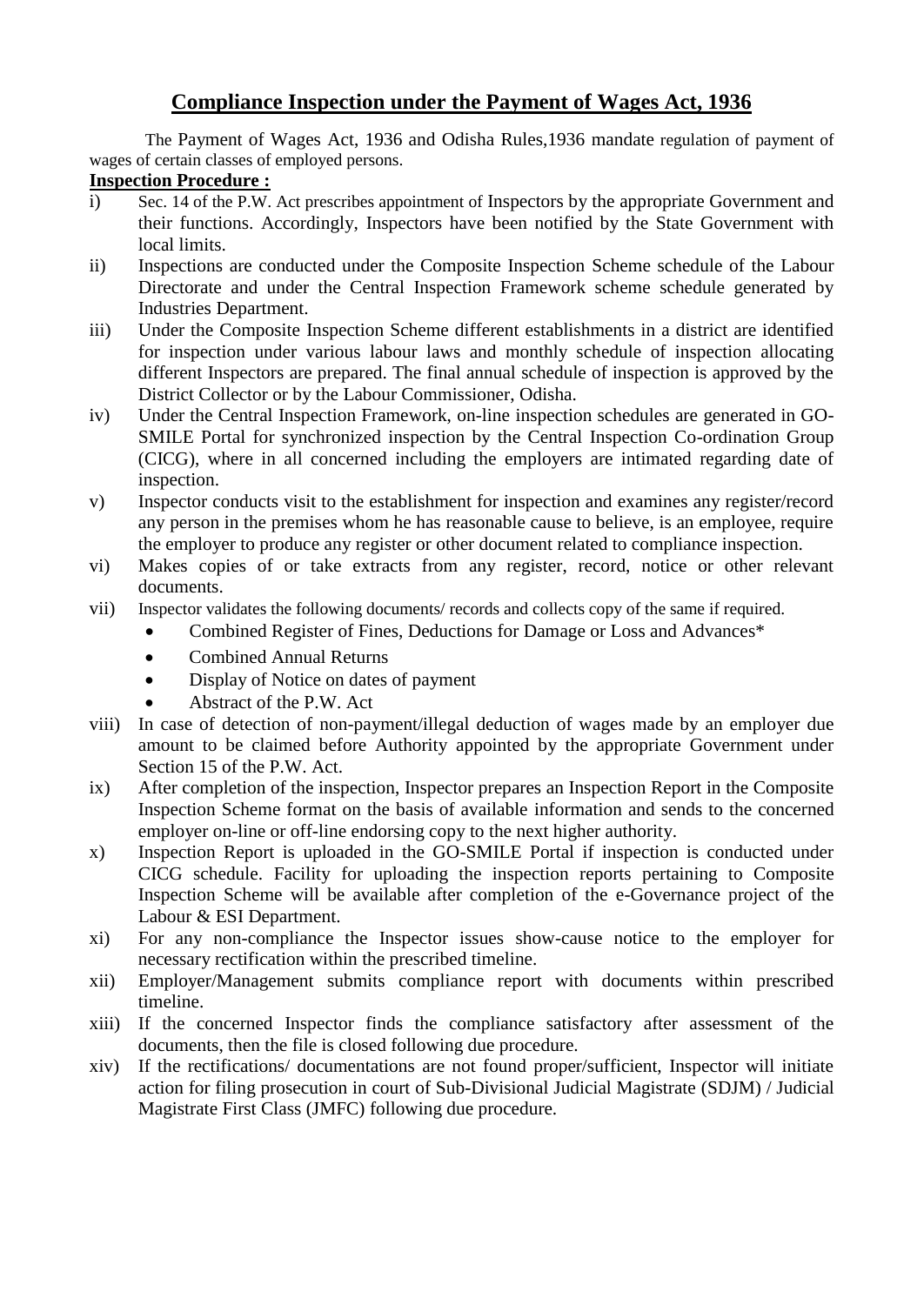**Combined Register of Fines, deductions for Damage or Loss and Advances**

| Sl.<br>No. | Name of the<br><b>Employee</b> / | <b>Designation</b><br>Emp. No. | Nature &<br>date of   | Date and<br><b>particulars</b> | Whether<br>worker        | Amount<br>of the fine | Date &<br>purpose   | <b>Amount of</b><br>advance | No. of<br>instalments   | <b>Wages</b><br>period | Date of recovery of fine /<br>deduction / advance |                   |
|------------|----------------------------------|--------------------------------|-----------------------|--------------------------------|--------------------------|-----------------------|---------------------|-----------------------------|-------------------------|------------------------|---------------------------------------------------|-------------------|
|            | Father's /                       | Sl. No. in                     | offence for           | of damages                     | showed                   | imposed /             | for which           | made $\&$                   | granted for             | and rate               | <b>First</b>                                      | Last              |
|            | Husband's<br><b>Name</b>         | register of<br>employees       | which fine<br>imposed | / loss<br>caused               | cause against<br>fine or | deduction<br>made     | advance<br>was made | purpose<br>thereof          | repayment<br>of finds / | of wages<br>payable    | <b>Instalment</b>                                 | <b>Instalment</b> |
|            |                                  |                                |                       |                                | deductions               |                       |                     |                             | deductions<br>/advances |                        |                                                   |                   |
| (1)        | $\bf(2)$                         | (3)                            | (4)                   | (5)                            | (6)                      | (7                    | (8)                 | (9)                         | (10)                    | (11)                   | (12)                                              | (13)              |
|            |                                  |                                |                       |                                |                          |                       |                     |                             |                         |                        |                                                   |                   |

**Signature of the Employer / Principal Employer / Authorized signatory**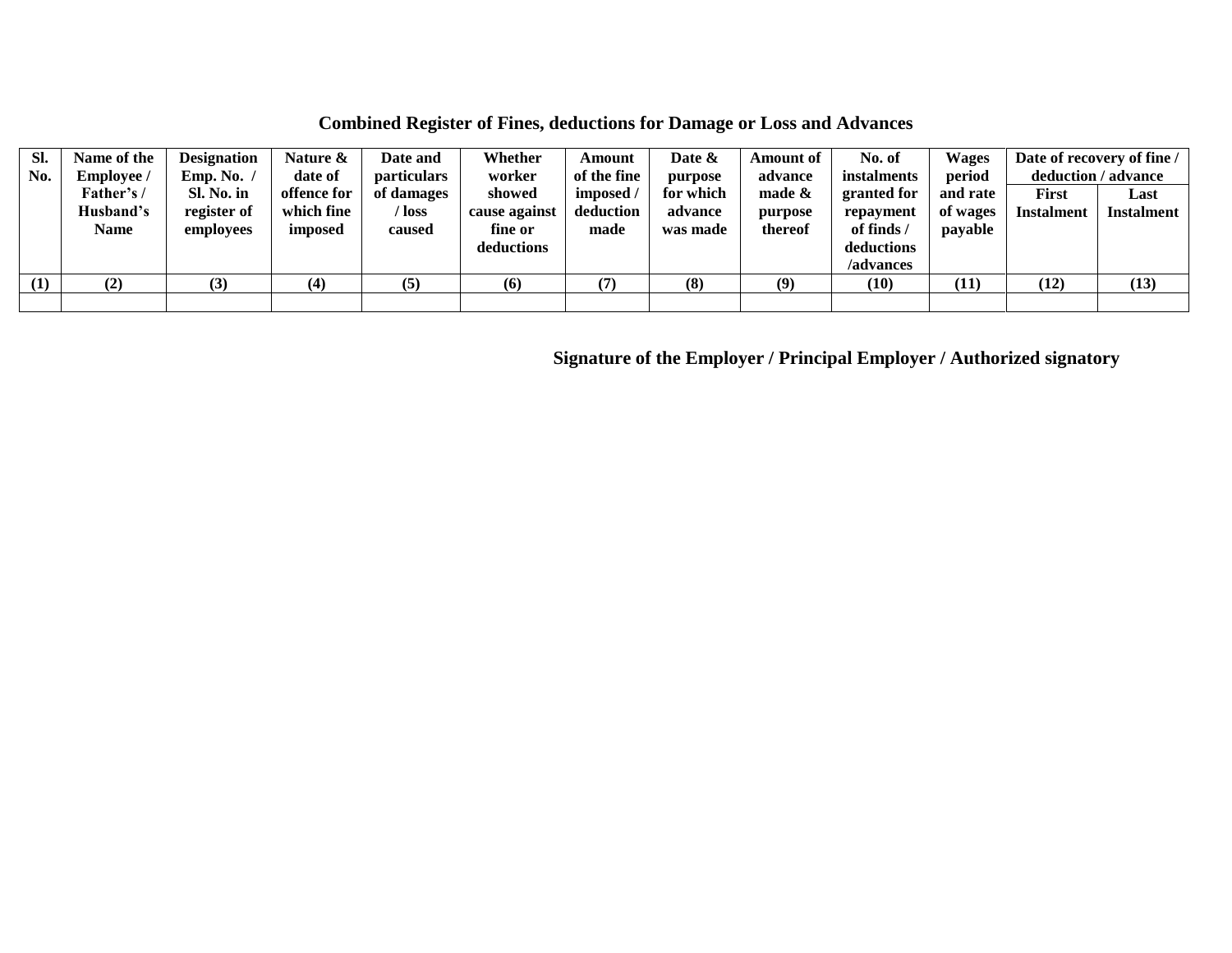# **Combined Annual Return**

## **General Particulars -**

**1(a) Name and full address of the Factory/Establishment (including Building and Other Construction of Work/Motor Transport undertakings, etc.)**

|          | <b>Factory / Establishment</b> | Regd. / Administrative / Head Office |
|----------|--------------------------------|--------------------------------------|
| Name     |                                |                                      |
|          |                                |                                      |
| Address  |                                |                                      |
|          |                                |                                      |
|          |                                |                                      |
| Tel:     |                                |                                      |
| Fax:     |                                |                                      |
| E-Mail:  |                                |                                      |
| Website: |                                |                                      |

## **(b) Name and Residential address of the Proprietor/Partner/ Directors / Employer/ Principal/ Employer / Occupier. (tick which ever is applicable)**

| SI.<br>No. | <b>Name</b><br><b>Father's Name</b> | Designation | <b>Residential Address</b> | Tel/Mobile/E-mail |
|------------|-------------------------------------|-------------|----------------------------|-------------------|
|            |                                     |             |                            |                   |
|            |                                     |             |                            |                   |

### **(c) Name and Residential address of the Person responsible for the day to day conduct and control of business.**

| <b>Name</b> | <b>Residential Address</b> | Tel/Mobile/E-mail |
|-------------|----------------------------|-------------------|
|             |                            |                   |
|             |                            |                   |

#### **(d) Name and Residential address of occupier and Manager as named under the Factories Act, 1948.**

| SI.<br>No. | <b>Name</b> | <b>Designation</b> | <b>Residential Address</b> | Tel/Mobile/E-mail |
|------------|-------------|--------------------|----------------------------|-------------------|
|            |             |                    |                            |                   |
|            |             |                    |                            |                   |
|            |             |                    |                            |                   |

**2. Date of commencement of Manufacturing/Business/Establishment/ Factories/ Construction of Works.**

## **2(A) Nature/Type of Industries/Establishments.**

#### **2(B) Particulars of Products Manufactured/Services Rendered.**

| Name of the Product/ Services | <b>Annual Installed</b> | Quantity     | Percentage | Value |
|-------------------------------|-------------------------|--------------|------------|-------|
|                               | capacity                | Manufactured | achieved   |       |
|                               |                         |              |            |       |
|                               |                         |              |            |       |
|                               |                         |              |            |       |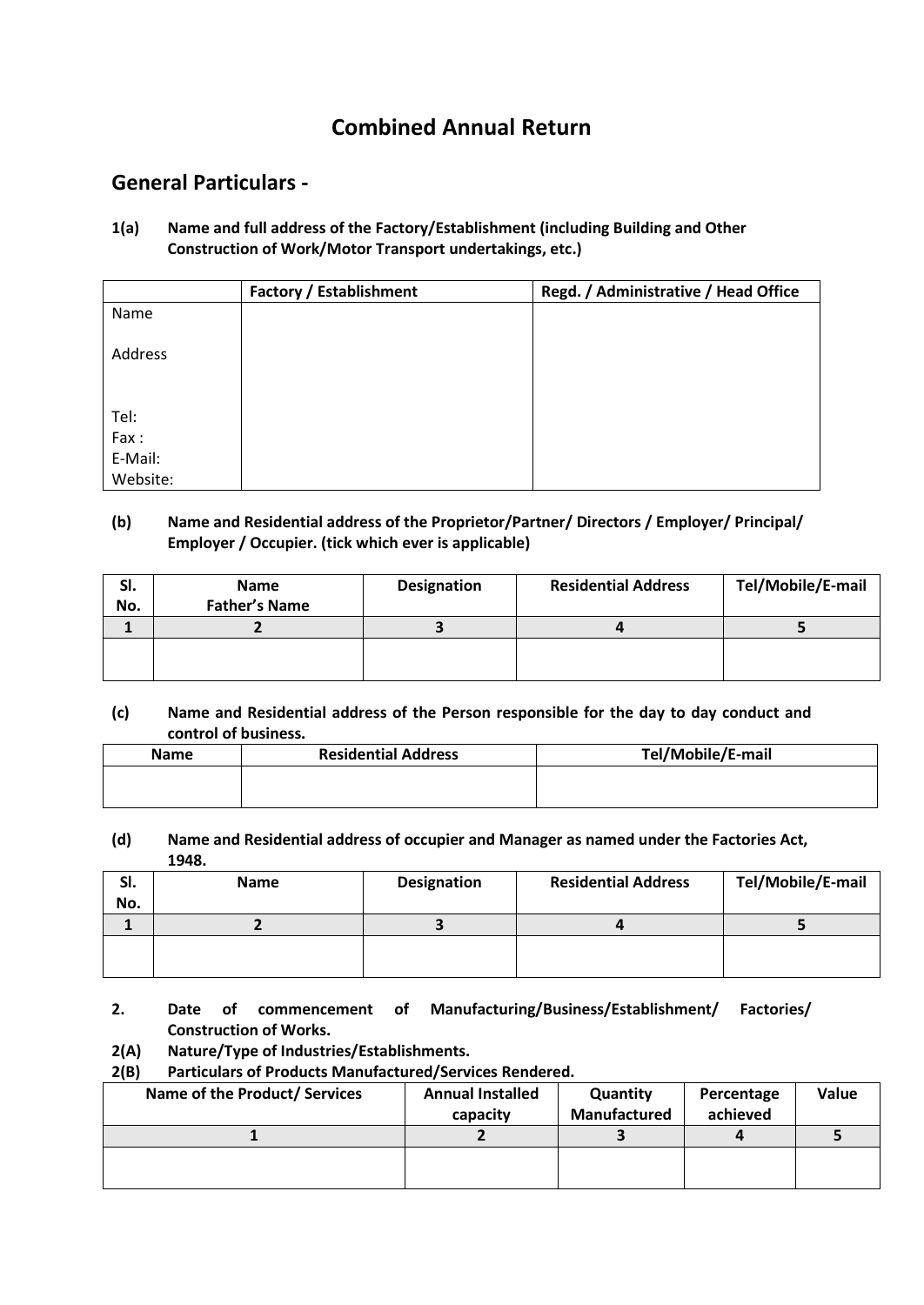#### **3. Registration and License Registration No. License No. License No.**

(a) Factories Act, 1948

(b) Contract Labour (R&A) Act, 1970

(c) O.S and C.E. Act, 1956

(d) ISMW (RE & CE) Act, 1979

(e) M.T.W. Act, 1961

(f) Building and Other Construction Workers (RECS) Act, 1996.

(g) Beedi and Cigar Workers (C.E) Act, 1966.

## **4. No. of workmen/employees directly employed**

| SI.            | Category        | <b>Male</b> | Female | <b>Adolescent</b> | <b>Child</b> | <b>Total</b> |
|----------------|-----------------|-------------|--------|-------------------|--------------|--------------|
| No.            |                 |             |        |                   |              |              |
| $\mathbf{1}$   | 2               | 3           | 4      | 5                 | 6            | 7            |
| 1              | Unskilled       |             |        |                   |              |              |
| $\overline{2}$ | Semi-skilled    |             |        |                   |              |              |
| 3              | Skilled         |             |        |                   |              |              |
| $\overline{4}$ | Highly skilled  |             |        |                   |              |              |
| 5              | ITI / Diploma   |             |        |                   |              |              |
| 6              | Degree-Engg.    |             |        |                   |              |              |
| $\overline{7}$ | Executive       |             |        |                   |              |              |
| 8              | Probationer /   |             |        |                   |              |              |
|                | <b>Trainees</b> |             |        |                   |              |              |

## **5. Particulars of employment in Factories / Establishments / Motor TransportUndertakings /Building Construction of Work, etc.**

**(a)**

| No. of          | No. of           | No. of days Factory/        | No. of days    | No. of     | No. of man- | <b>Total amount</b> |
|-----------------|------------------|-----------------------------|----------------|------------|-------------|---------------------|
| person or       | Person on        | Establishment/              | Factory/       | mandays    | hours       | of salary/          |
| Roll as on      | Roll as on       | <b>Building &amp; Other</b> | Establishment/ | worked     | worked      | wages paid          |
| 1 <sup>st</sup> | 31 <sup>st</sup> | <b>Construction Works,</b>  | closed         | during the | including   | including O.T.      |
| January         | <b>December</b>  | etc. carried on             |                | year       | O.T. during | wages &             |
|                 |                  |                             |                |            | the year    | allowance           |
|                 |                  |                             | 4              |            | 6           |                     |
|                 |                  |                             |                |            |             |                     |
|                 |                  |                             |                |            |             |                     |
|                 |                  |                             |                |            |             |                     |

#### **(b) Average number of employment during the year :-**

| <b>Men</b> | Women | <b>Adolescent</b> | <b>Child</b> | <b>Total</b> |
|------------|-------|-------------------|--------------|--------------|
|            |       |                   |              |              |
|            |       |                   |              |              |

### **(C) No. of employees discharged/dismissed/terminated/retrenched/resigned or retired during the year.**

|                |                                     | Amount of  |                                         |                             |                                 |  |
|----------------|-------------------------------------|------------|-----------------------------------------|-----------------------------|---------------------------------|--|
|                | <b>Retired on</b><br>superannuation | Retrenched | Discharged/<br>terminated/<br>dismissed | Paid<br>terminal<br>benefit | benefits paid<br>(benefit-wise) |  |
| Men            |                                     |            |                                         |                             |                                 |  |
| Women<br>Total |                                     |            |                                         |                             |                                 |  |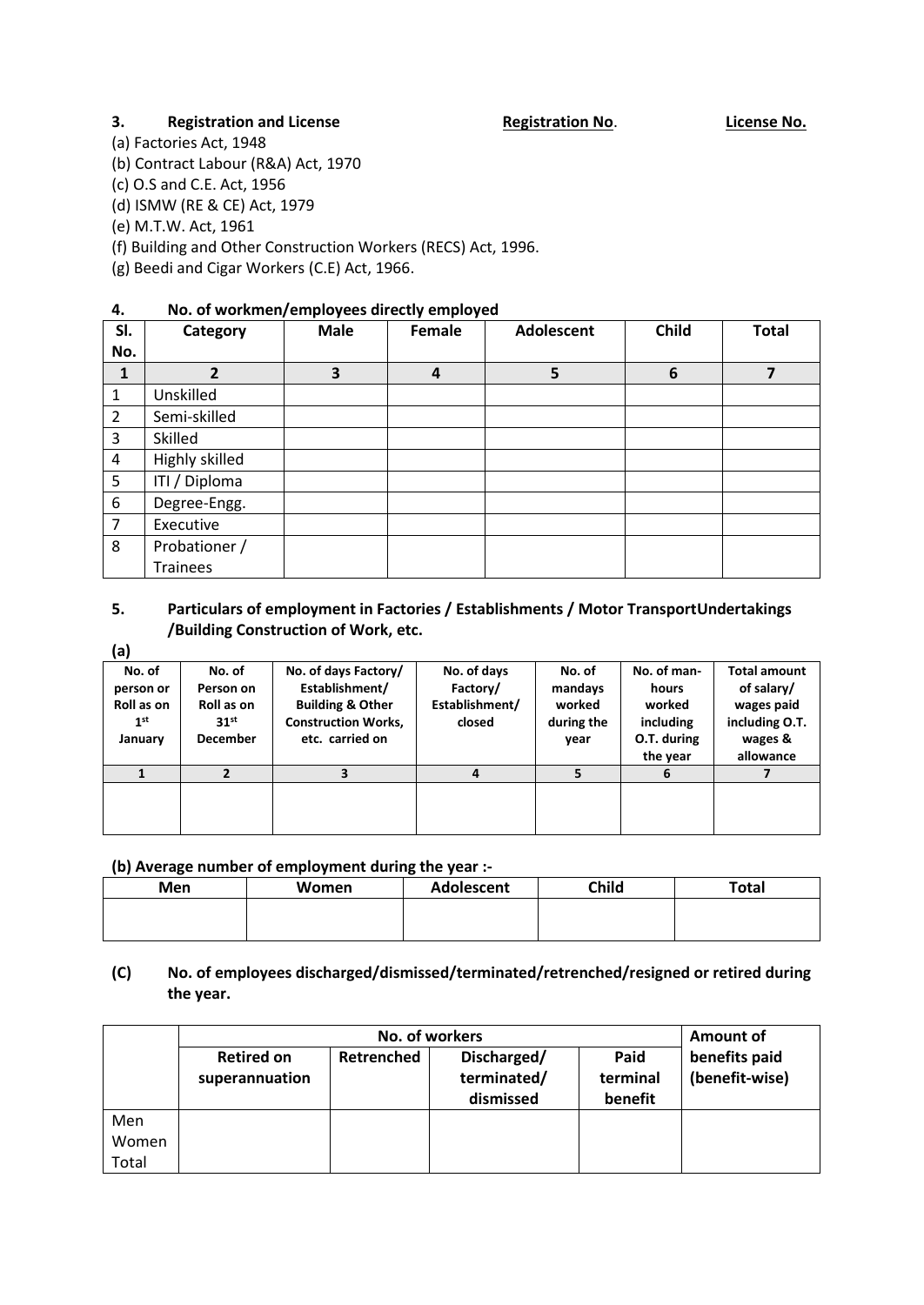## **In respect of Minimum Wages & Payment of Wages etc.**

|                       | No. of Employees involved | <b>Total Amount of deduction made</b> |
|-----------------------|---------------------------|---------------------------------------|
| 1. Fines              |                           |                                       |
| 2. Damages / Loss     |                           |                                       |
| 3. Breach of Contract |                           |                                       |
| 4. Others             |                           |                                       |
| 5. Total              |                           |                                       |

**6. Particulars of deduction made from salary (wages) under M.W. and P.W. Act.** 

# **In respect of the Factories Act / Orissa Shops & Commercial Establishment Act, 1956 / Orissa Industrial Establishment (National & Festival) Holidays Act, 1969.**

**7. Particulars of Earned Leave with Wages / National &Festival Holidays with wages.**

| <b>Total No. of</b><br>persons<br>employed | No. of<br>employees<br>eligible for<br>earned leave | No. of<br>employees<br>availed/<br>granted earned<br>leave | No. of employees<br>paid wages/ salary<br>in lieu of earned<br>leave | No. of person who were paid<br>wages for the National &<br>festival holidays (separate<br>figure for each day may be<br>furnished)                                  |
|--------------------------------------------|-----------------------------------------------------|------------------------------------------------------------|----------------------------------------------------------------------|---------------------------------------------------------------------------------------------------------------------------------------------------------------------|
| 1. Man<br>2. Woman                         |                                                     |                                                            |                                                                      | $26th$ January<br>(i)<br>(ii)<br>$1st$ May<br>15 <sup>th</sup> August<br>(iii)<br>2 <sup>nd</sup> October<br>(iv)<br>(v)<br>(vi)<br>(vii)<br>(viii)<br><b>Total</b> |

#### **In respect of the Payment of Bonus**

#### **8. Bonus paid during the year**

| Name of the<br>accounting<br>year | <b>Total No. of</b><br>employees | No. of<br>employees<br>eligible for<br>bonus | Percentage of<br>bonus/ex-gratia<br>declared | <b>Total amount</b><br>of bonus/ex-<br>gratia paid | Date of<br>payment |
|-----------------------------------|----------------------------------|----------------------------------------------|----------------------------------------------|----------------------------------------------------|--------------------|
|                                   |                                  |                                              |                                              |                                                    | 6                  |
|                                   |                                  |                                              |                                              |                                                    |                    |

#### **Relating to the Factories Act**

**9.** Does the Factory carry on hazardous process under sectkon-2(cd) dangerous operation U/s 87 of Factories Act, 1948.

|     |                                                         | Yes / No |
|-----|---------------------------------------------------------|----------|
| (i) | Whether Health and Safety Policy prepared and published | Yes / No |

(ii) Whether occupational Health Centre provided Yes / No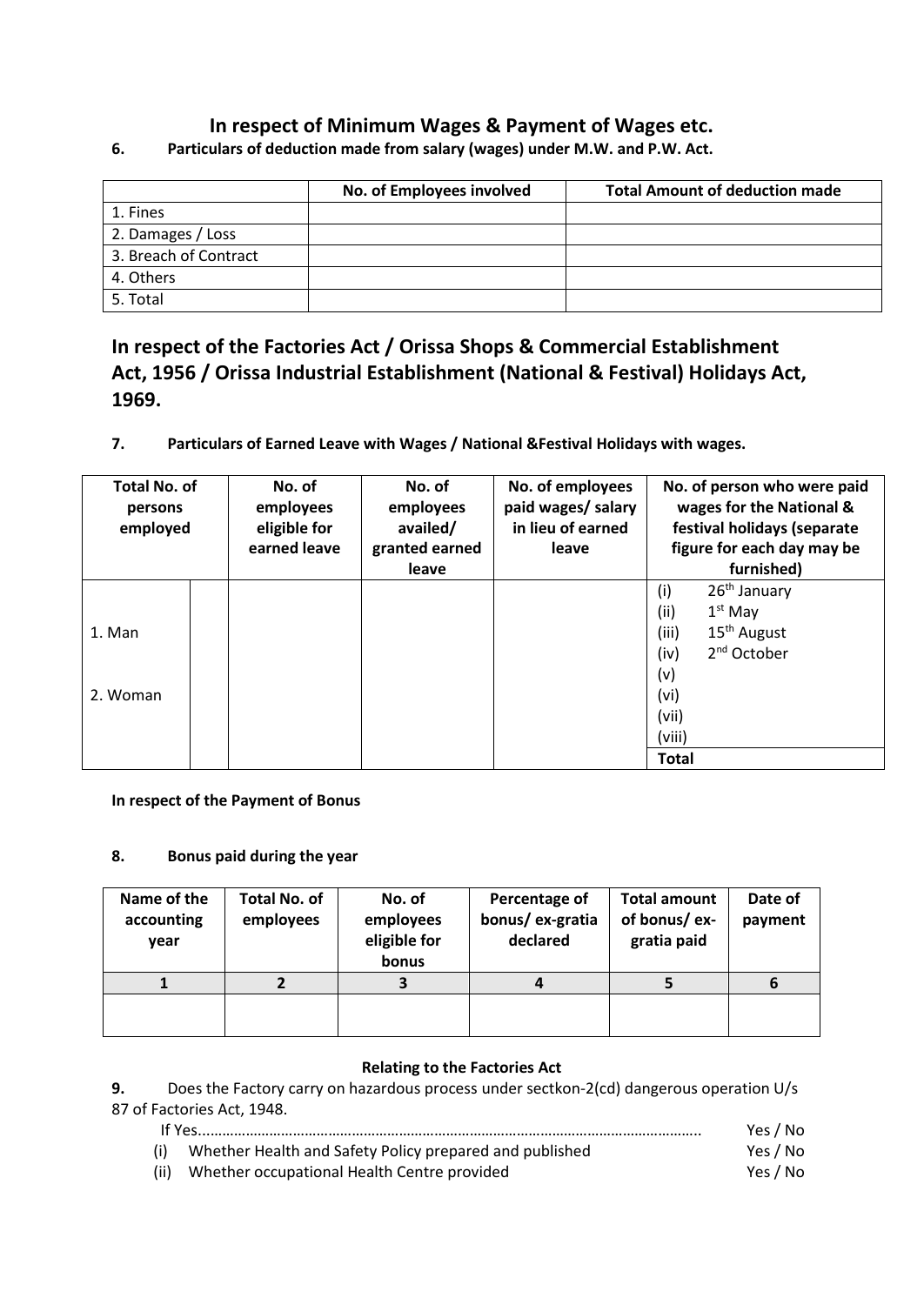(iii) Whether Medical Officer appointed Ves / No

(iv) Whether Ambulance Van provided Ves / No

(v) Average no. of persons employed daily in hazardous process /

(vi) dangerous operation Yes / No

## **10. Safety and Welfare Officers :-**

**(a)**

|      |                                                         | No. of Officers required to be<br>appointed | No. of Officer actually<br>appointed |
|------|---------------------------------------------------------|---------------------------------------------|--------------------------------------|
|      | Safety Officers as per Sec.-<br>40(B) of Factories Act. |                                             |                                      |
| (ii) | Welfare Officers as per<br>Sec-49 of the Factories Act. |                                             |                                      |

## **(b) Whether the following Welfare measures are provided ?**

| (i)   | Ambulance Room as per Sec.-45(A)                     | Yes / No  |
|-------|------------------------------------------------------|-----------|
| (ii)  | Canteen as per Sec.-46(I)                            | Yes / No  |
| (iii) | Whether the canteen is run departmentally or through |           |
|       | contractor departmentally / Contractor               |           |
| (iv)  | Creche as per Sec-48(i)                              | Yes / No. |
| (v)   | Shelters, Rest Rooms and Lunch Room as per Sec-47(I) | Yes / No. |

## **11. Particulars of Accidents, Man's days lost and others :-**

| (i)   |     | Total no. of accidents that have taken place in the year.                  |
|-------|-----|----------------------------------------------------------------------------|
| (ii)  |     | Number of employees involved in such accidents:- (a) Male<br>(b) Female    |
| (iii) |     | Total number of man's days lost in such accident.                          |
| (iv)  |     | No. of employees returned to work within 48 hours of the accident.         |
| (v)   |     | No. of employees returned to work after 48 hours of the accident           |
|       |     | (Reportable accident)                                                      |
|       | (a) | Without Permanent / Partial / Total Disablement                            |
|       | (b) | With Permanent / Partial / Total Disablement.                              |
| (vi)  |     | Number of employees involved in accidents with either immediately or later |
|       |     | within 7 days resulted in death.                                           |

## **12. (a) Relating to Maternity benefits under the Maternity Benefit Act :-**

- (i) Total no. of women workers who worked for a period of 160 days in the last 12 months immediately preceding the date of delivery.
- (ii) No. of women workers discharged / dismissed in the last 12 months.
- (iii) No. of women worker for whom pre-natal confinement and post-natal confinement.
- (iv) No. of women workers died.
	- (a) Before delivery-
		- (b) After delivery-

## **(b) Leave / additional leave details :-**

| Item                                                                | No. of women applied for | Leave      | Leave  |
|---------------------------------------------------------------------|--------------------------|------------|--------|
|                                                                     | leave                    | sanctioned | reject |
| Mis-carriage<br>(ii) Illness (additional leave under<br>Section-10) |                          |            |        |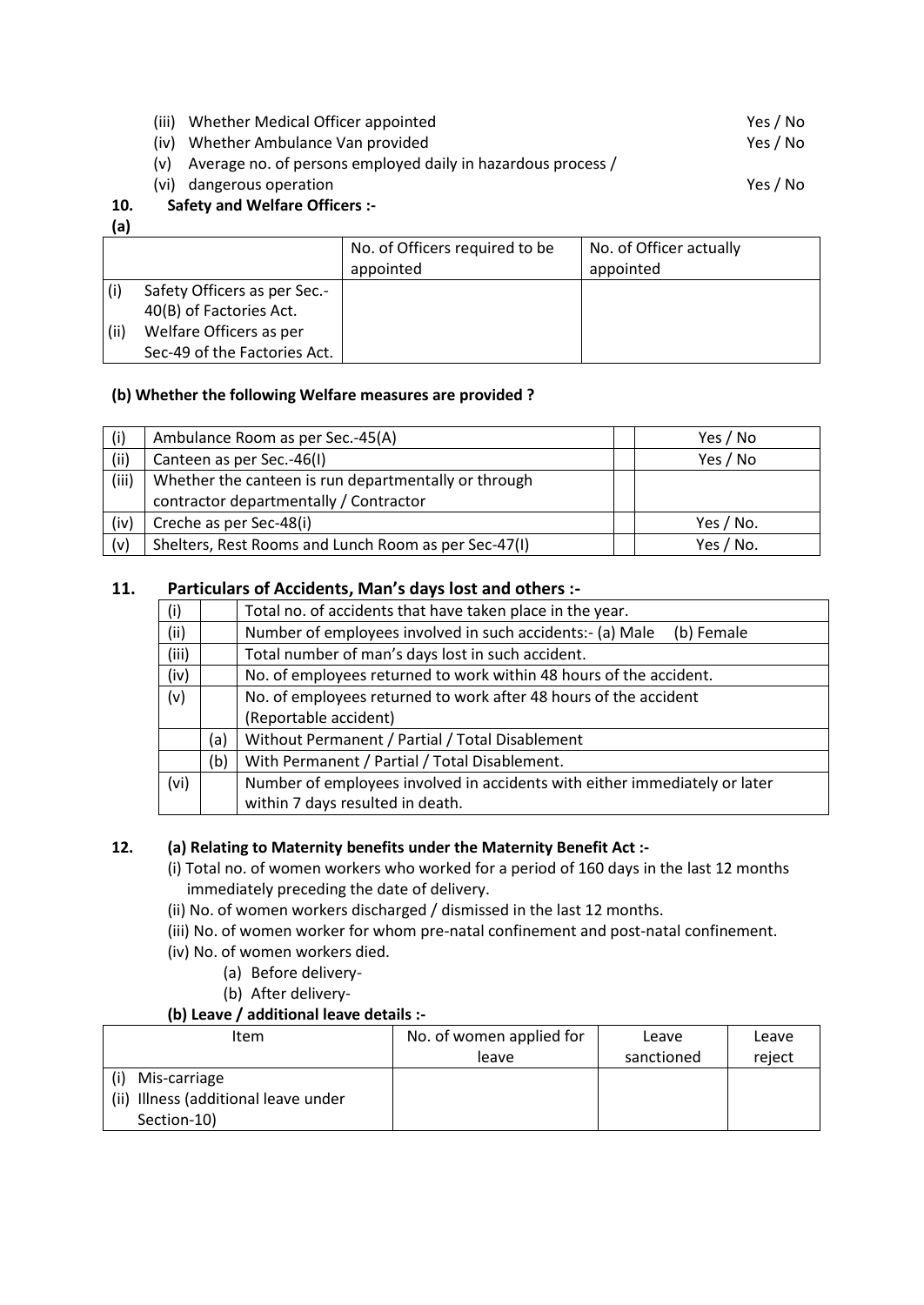## **(c) Maternity benefit paid :-**

|       | <b>Item</b>            | No. of claim | No. of claim | No. of claims | Total benefit  |
|-------|------------------------|--------------|--------------|---------------|----------------|
|       |                        | received     | sanctioned   | rejected      | paid in rupees |
| (i)   | Confinement            |              |              |               |                |
| (ii)  | Mis-carriage           |              |              |               |                |
| (iii) | <b>Illness</b>         |              |              |               |                |
| (iv)  | <b>Medical Bureaus</b> |              |              |               |                |

## **Relating to Contract Labour (R&A) Act.**

# **13. (a) Details of contractors and contractor labour engaged :-**

| Name & Address of<br>the contractor /<br>Contractors | Period of<br>contract<br>from / To | Nature of work / operation<br>in which contract labour<br>were employed Department<br>' Section | No. of<br>person<br>employed | Maximum no. of<br>contract labour<br>employed on any day<br>during the year | No. of<br>days<br>worked | No. of man<br>days<br>worked |
|------------------------------------------------------|------------------------------------|-------------------------------------------------------------------------------------------------|------------------------------|-----------------------------------------------------------------------------|--------------------------|------------------------------|
| (i)<br>(iii)<br>(iii)<br>(iv)                        |                                    |                                                                                                 |                              |                                                                             |                          |                              |
|                                                      |                                    | Total                                                                                           |                              |                                                                             |                          |                              |

#### **(b) Whether the Contractors/Principle employerhave/has provided ?**

| (i) Canteen          | Yes / No |
|----------------------|----------|
| (ii) Rest Room       | Yes / No |
| (iii) Drinking Water | Yes / No |
| (iv) Crèche          | Yes / No |
| (v) First Aid        | Yes / No |

## **Relating to Building and Other Construction Workers (RE & CS) Act.**

#### **14. Particulars of accident that took place during the year:-**

| (i)   | The total No. of accident                                                                |  |  |  |  |  |
|-------|------------------------------------------------------------------------------------------|--|--|--|--|--|
| (ii)  | The number of accidents resulting in disablement of building workers for less than 48    |  |  |  |  |  |
|       | hours, the number of building workers involved and the number of man-days lost.          |  |  |  |  |  |
| (iii) | The number of accidents resulting in disablement of building worker beyond 48 hours, but |  |  |  |  |  |
|       | not resulting in any permanent partial or permanent total disablement, the number of     |  |  |  |  |  |
|       | building workers involved, and the number of man-days lost on account of such accident.  |  |  |  |  |  |
| (iv)  | The number of accidents resulting on permanent partial or total disablement, the number  |  |  |  |  |  |
|       | of building workers involved and the number of man-days lost on account of such          |  |  |  |  |  |
|       | accident.                                                                                |  |  |  |  |  |
| (v)   | The number of accident resulting in death of building workers and the number of          |  |  |  |  |  |
|       | resultant deaths.                                                                        |  |  |  |  |  |
| 15.   | Inter-State Migrant Workmen (RE & CS) Act.                                               |  |  |  |  |  |

**In respect of Principal Employer :-**

#### **(i) Details of contractors engaged in the establishment during the year.**

| SI. | Name & address    | Period of |    | Nature of | Maximum number of        | No. of days | No. of man  |
|-----|-------------------|-----------|----|-----------|--------------------------|-------------|-------------|
| No. | of the Contractor | Contract  |    | work      | workers supplied by each | worked      | days worked |
|     |                   | From      | To |           | contractor               |             |             |
|     |                   |           | Д  |           |                          |             |             |
|     |                   |           |    |           |                          |             |             |